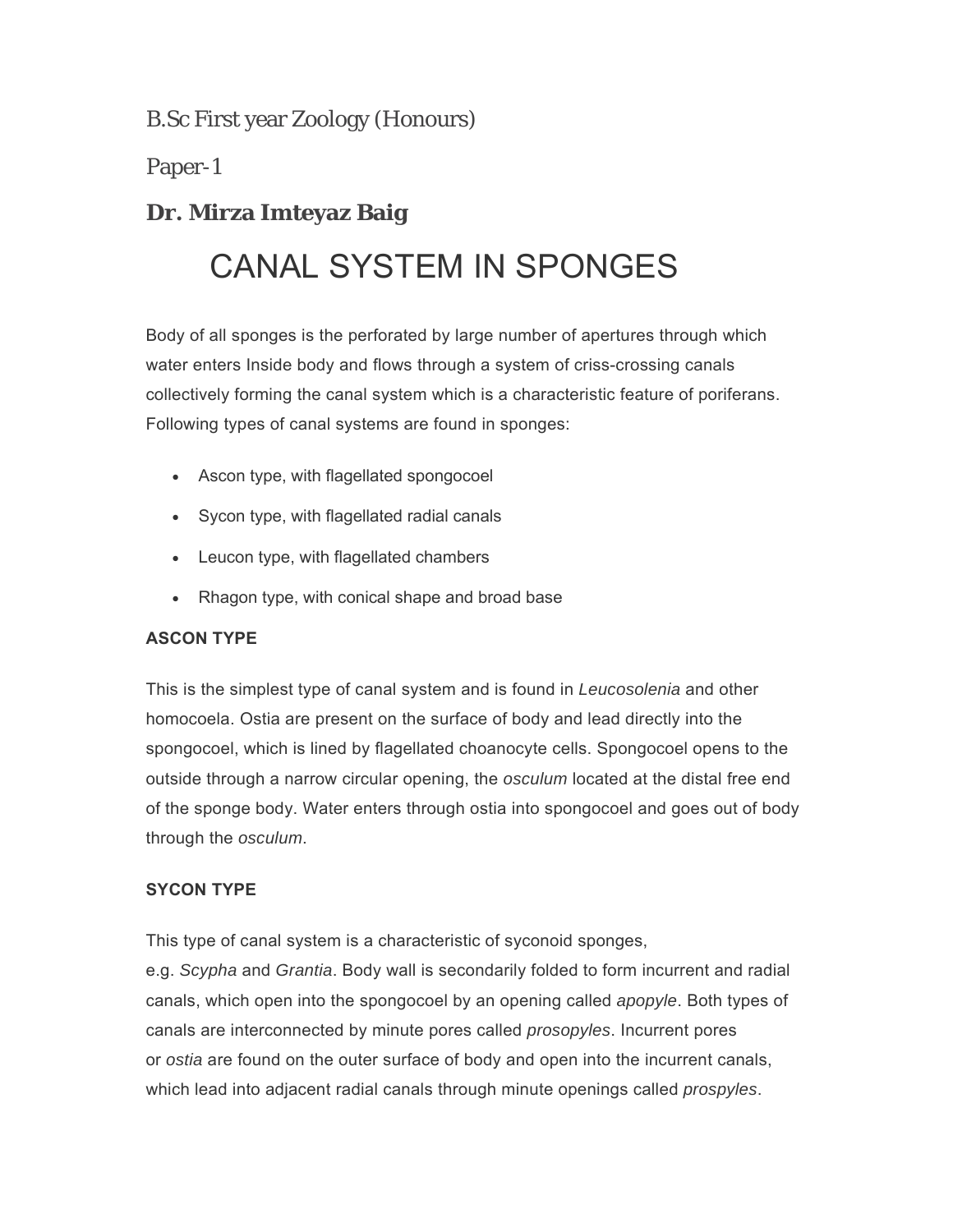Radial canals are the flagellated chambers that open into central spongocoel by internal openings called *apopyles*. Spongocoel is a narrow, without flagellated cells but is lined by pinacocytes and opens to exterior through the osculum.

In more complex sycon type, as found in *Grantia*, the incurrent canals travel along an irregular course through the tissue and connect to the radial canals, thus forming large sub-dermal spaces.

### **LEUCON TYPE**

In this case, the radial canals get divided into small rounded or oval flagellated chambers by further folding of the body wall. This is a characteristic feature of the leuconoid sponges such as *Spongilla*. Incurrent canals open into flagellated chambers through *prosopyles*. Flagellated chambers, in their turn, communicate with excurrent canals through *apopyles*. Excurrent canals are formed as a result of division of spongocoel which has almost disappeared in these sponges. Thus excurrent canals communicate with the outside through a small spongocoel and an *osculum*.

This type of canal system has varying degree of complexity of canals and based on that it can be classified into the following three types:

- **Eurypyloustype:** In this type, the flagellated chambers communicate directly by broad apertures called the *apopyles*, with the excurrent canals. Incurrent canal brings water into the flagellate chamber through *prosopyle*. E.g. *Plakina*
- **Aphodaltype:** In this type, the *apopyle* is drawn out as a narrow canal, called *aphodus*, which connects the flagellated chamber with excurrent canal. Here also incurrent canal brings water into the flagellate chamber. E.g. *Geodia.*
- **DiplodalType:** In some sponges, besides aphodus, another narrow tube, called prosodus, is present between incurrent canal and flagellated chamber. E.g., *Spongilla* and *Oscarella.*

### **RHAGON TYPE**

In Demospongiae, leuconoid condition is derived from the larval stage, called *rhagon* as found in *Spongilla*. The body is conical and tent like in shape,